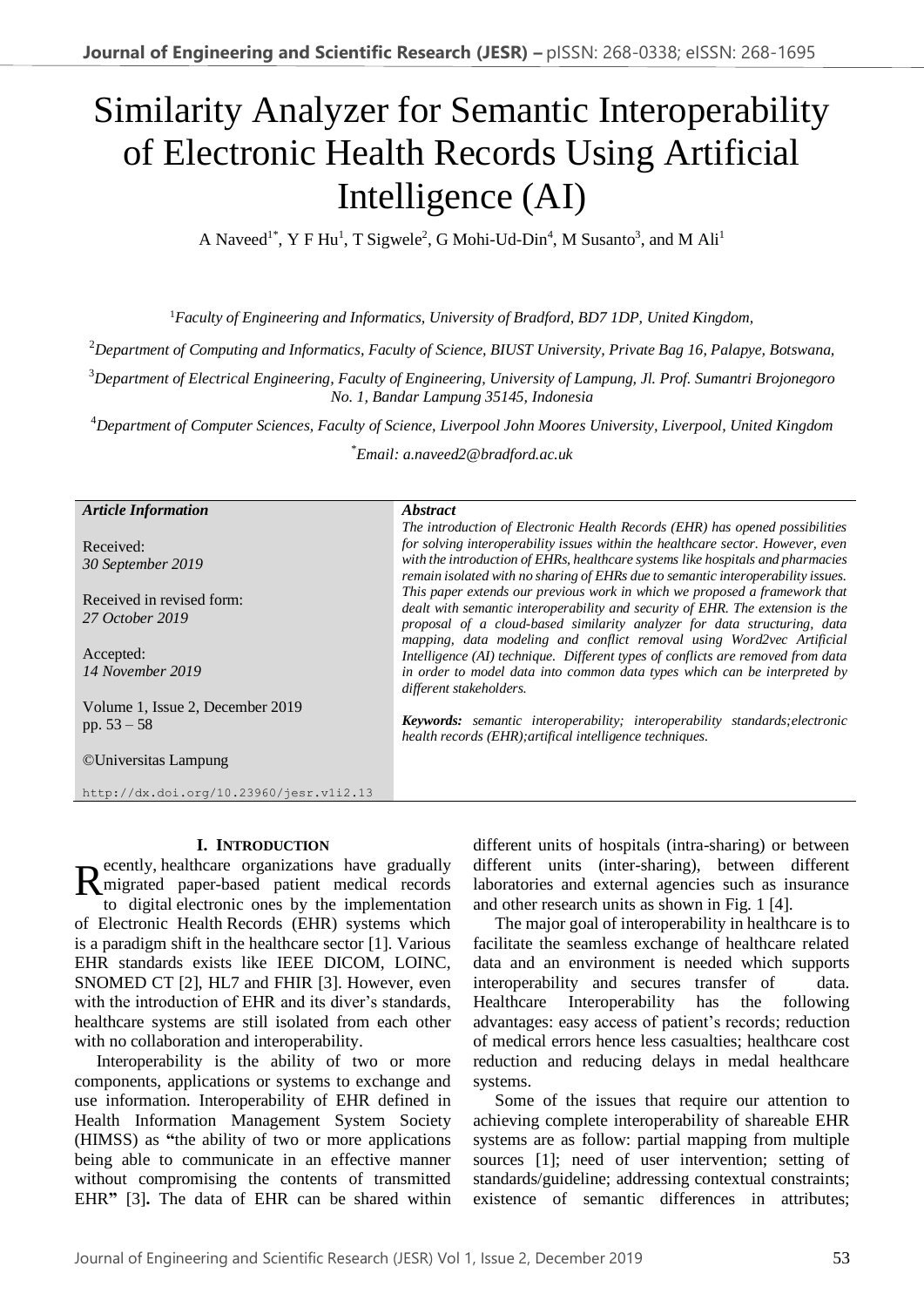platforms for semantic interoperability; ontology mapping [4]; and interpreting medical terminologies [5,6].

In the context of interoperability, the key security issues are: whom to share; how to share; where to share that EHR data with such that no unauthorized access can be made to any data [7]. Another important challenge is assignment of authorization and access of required data to authorized person [8]. Moreover, ensuring confidentiality and privacy of patient's sensitive health data shared within the departments of one hospital as well as between different hospitals is another challenge to be addressed [9,10].

This paper proposed a framework that addresses both the interoperability and security issues in electronic health records in our previous paper [1]. Also, it extends our previous work [1]. This mainly focused on the third layer of our proposed model which deals with the semantic interoperability of Electronic Health Records (EHR) using Artificial Intelligence (AI) Techniques.

# **II. MATERIALS AND METHODS**

# *A. Related Work*

Extensive research has been done on semantic interoperability of electronic health records. Authors in [8] explained that achieving semantic interoperability requires user intervention and thus limits the possibility of controlling and managing secured sharing of EHRs dynamically. Syntactic interoperability on the other hand has low-level technical issues like that of formats, schema and protocols that can be resolved using various techniques and approaches. Semantic interoperability requires different levels of integration in inter as well as intra organizations and is difficult to obtain.

Also, it is observed that healthcare domain exhibits data having high sensitivity in terms of required security. Moreover, the need of EHR security differs from person to person or case to case. Hence, a dynamic and robust technique or approach must be appropriately selected for permitting secured sharing of sensitive health data in disparate interoperable healthcare domain. Authors in [10], developed a model which is based on ontology for interoperability between heterogeneous systems. The authors focus on modeling, structuring, representing data along with its interoperability.

There are various ways to model and represent data such as SNOMED, however, they lack in providing full interoperability. The approaches such as knowledge base and ontology frameworks are widely adopted for providing full interoperability. The UntolUrgences is an ontology-based framework for the emergency acts. Another ontology-based framework is proposed to model medical decision support system to improve patient's lifestyle. Other paper described that EHR

solutions are complex, spanning multiple specialties and domains of expertise [11]. These systems need to handle clinical concepts, temporal data, documents, and financial transactions, which leads to a large code base that is tightly coupled with data models and inherently hard to maintain.

These difficulties can greatly increase the cost of developing EHR systems, result in a high failure rate of implementation, and threaten investments in this sector. Moreover, due to the wide variance in the level of detail across different settings, data exchange is becoming a serious problem, further increasing the cost of development and maintenance. Others stated that semantic interoperability is of prime importance for healthcare systems to communicate with each other and provide better healthcare facilities to patients [12].

Compatibility between heterogeneous healthcare standards for message schemas conversions requires ontology matching tools. The proposed system uses ontology matching tools to resolve the data level heterogeneities between different healthcare standards and achieve message schema level conversion. Services based on ontology matching helps healthcare systems to communicate with any other system. Therefore, in future main focus will be on working towards establishing more accurate mapping services and more detail level interaction study of existing healthcare Standards mapping services based on Surface Oriented Architecture (SOA).

It also explained that semantic interoperability challenges [13]. They explained the variety and veracity dimensions for data analysis and decision making applications in healthcare data. Many issues are raised while dealing with interoperability mainly with standards. They discussed that for improvement of information sharing and addressing the problems of data medication with domain ontologies, semantics play an important role. They then explained the main steps for building the domain ontologies for Forensic and Legal medicine. They concluded that ontologies can be used to enrich data and to query data stored in large heterogeneous databases.

# *B. Proposed Interoperability Framework with Similarity Analyser*

# *1. Detailed Framework Description*

A framework that deals both with the semantic interoperability of EHR is proposed in our previous paper [1].Our proposed framework is divided into 4 layers as shown in Fig. 1.

**Layer 1- Data layer:** The first layer manages data in the cloud. This layer contains repositories to store data related to EHR from hospitals. All information in documents like patient information, EHR's and other system of records located on cloud will be stored here. On this layer, MySQL database is used to store data.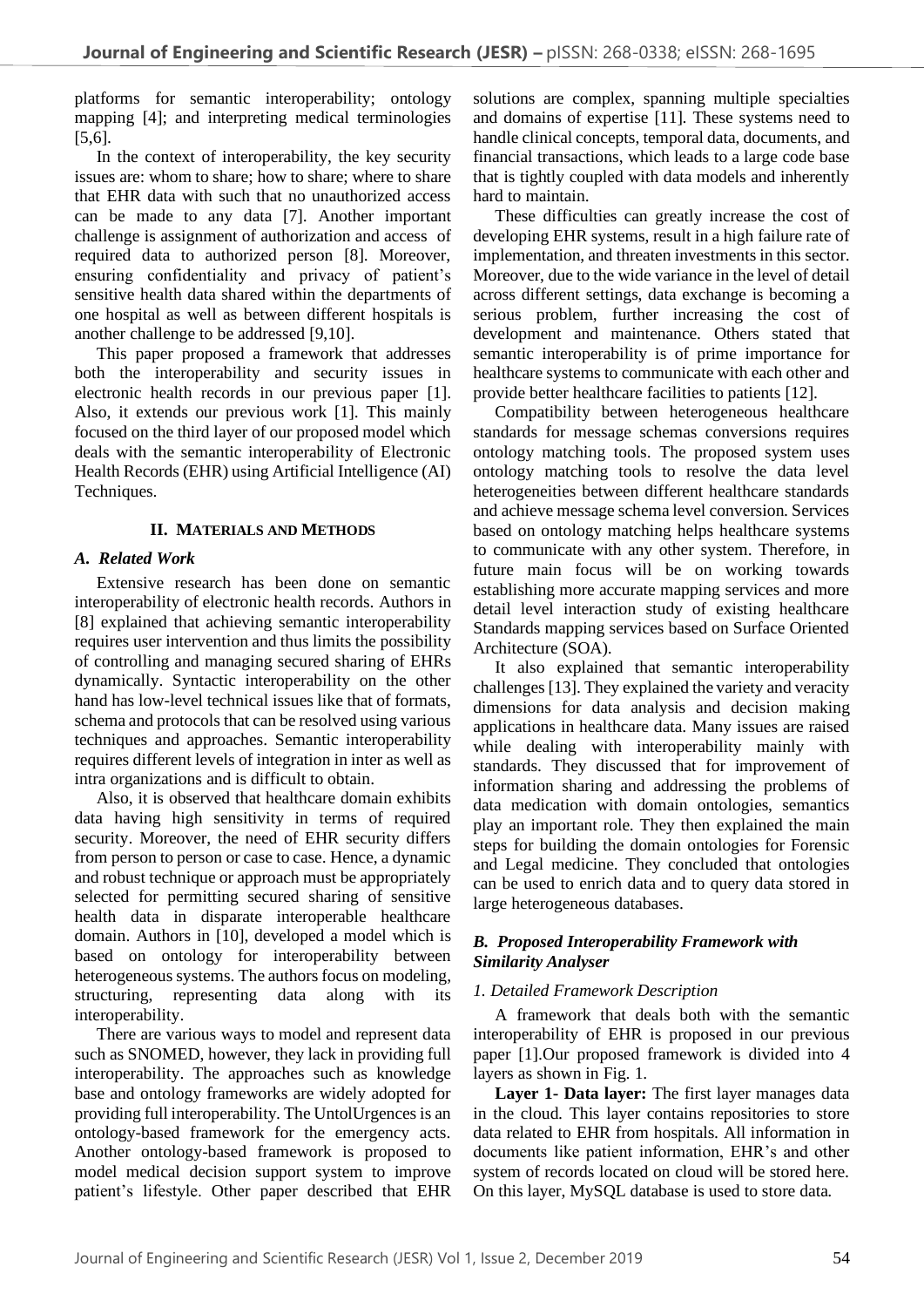**Layer 2- Syntactic Interoperability Layer***:* This layer will define all the archetypes related to the different kinds of data such as blood pressure and Syntactic separation of the EHR data. This means that data is extracted from the database from first layer and separated into various sub categories such as clinical, personal, and financial and research related data into meaningful entities. Fast Healthcare Interoperability Resource (FHIR) is used here.

**Layer 3- Semantic Interoperability Layer:** This layer will define all the repositories to store archetypes and is responsible for semantic interoperability of the EHR dataset. This layer is divided into two sub categories, model of use and model of meaning. Model of use include generic information model and data structure of healthcare data. Model of meaning include different health terminologies and for this we will use SNOMED CT standard and domain level and top level ontology will be treated here.

For semantic interoperability the similarity analyzer is very important and is placed with the cloud based EHR. Similarity analyzer performs various functions such as data structuring, data mapping, data modeling and conflict removal. Data is structured into various archetypes which provide specific information about an object such as blood pressure. Different types of conflicts are removed from the data to model data into common types which can be interpreted by different stakeholders. The similarity analyzer is fully explained in the part B of this section.

**Layer 4: Data Exchange Layer:** This layer defines how the data will be transferred to different stakeholders. Archetypes specify the design of the clinical data that a Health Care Professional needs to store in a computer system. Archetypes enable the formal definition of clinical content by domain experts without the need for technical understanding. These conserve the meaning of data by maintaining explicitly specified and well-structured clinical content for semantic interoperability. These can safely evolve and thus deal with ever-changing health knowledge using a two-level approach.

# *C. Similarity Analyser for Semantic Interoperability*

Data interoperability goal is achieved when heterogeneous systems problems are resolved through ontology matching and through accurate mapping file generation and it helps in clinical message conversion from one standard to another. Healthcare standards play an important role in achieving interoperability between EHR systems.



**Fig. 1.** Proposed Interoperability Framework.

Each healthcare system has its own goals and objectives. These include:

- HL7: Related to messaging.
- SNOMED CT: Related to terminologies.
- Open EHR and HL7 CDA: Clinical information and patient records.
- DICOM: Digital imaging and communication in medicine that is related to imaging and communication in medicine.

Two organizations are interoperable, if they are complaint with the same standards. Problem arises when different healthcare system uses different standards e.g. Open EHR complaint system cannot directly communicate with HL7 complaint system.

For this problem one solution is ontology mapping which is the process of eliminating the terminological and conceptual conflicts and discovering similarities and for this purpose similarity analyzer is introduced in our proposed framework and AI mapping techniques are used in similarity analyzer. So by using AI mapping, we can standardize clinical data records quickly and efficiently.

# *1. Working of Similarity Analyser Using AI:*

Similarity analyzer performs various functions such as data structuring, data mapping, data modeling and conflict removal. Data is structured into various archetypes which provide specific information about an object such as blood pressure. Different types of conflicts are removed from the data to model data into common types which can be interpreted by different stakeholders in healthcare. So the main task of similarity analyser is that it takes the query from one hospital, analyse the standard or variation and then convert it into a standard format and reply back the required information in the desired standard.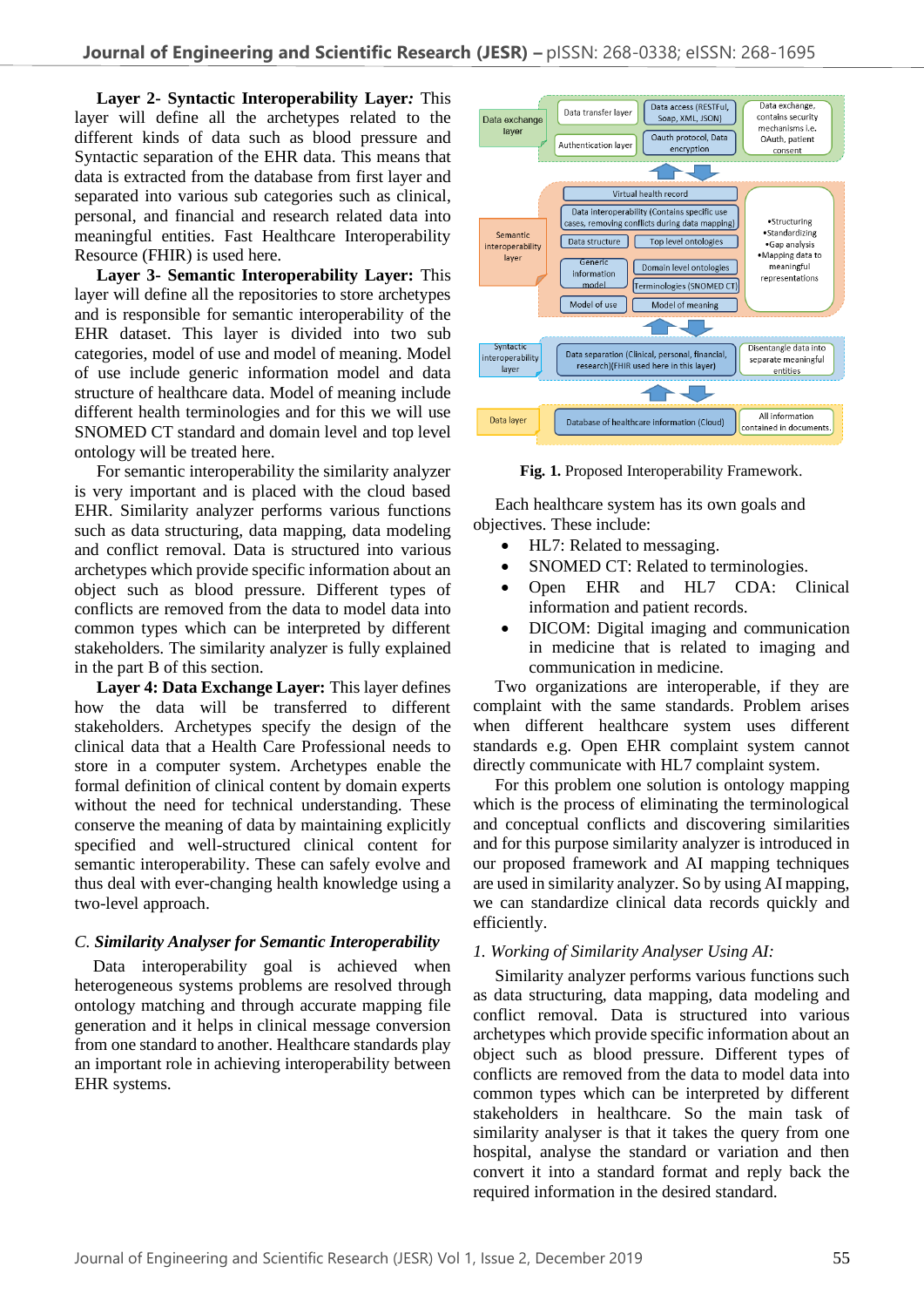For this purpose, the EHR data is classify into following types.

- Numeric Data.
- Textual Data.
- Images.

**Numeric Data:** For numeric data variations, we use Rule Based technique to convert the numeric data from one format to another. A simple example is that one hospital can use the patient's date of birth format like D/M/Y and the other hospital use the format like M/D/Y, so for this problem, Rule Based technique is used which work according to the query and convert the numeric data into desired format.

**Textual Data:** For Textual data, we classify data into two main components. One is unstructured data like physical examination reports, clinical laboratory reports, doctor's notes, summaries and other one is medical terminologies.

For unstructured data, Natural Language Processing (NLP) technique is used. NLP extract information from unstructured data and converts it into supplement and enriched structured medical data. NLP technique target at unstructured textual data and convert it into machine readable structured data by using Machine Learning (ML) techniques.

An NLP pipeline comprises of two main components. (1) Text processing and (2) classification. Through text processing, the NLP identifies the series of disease relevant keywords in the clinical notes, clinical laboratory notes based on patient's history database and then further analysis can be done on the reports and then these relevant keywords then enter and enrich the structured data and help in clinical decision making.

For Medical Terminologies, proposed similarity analyzer will use the Word2Vec AI technique. Word2Vec technique embed the words. Machine learning and deep learning cannot access text directly, which it need some sort of numeric representation so that the algorithm can process the data. In simple machine learning techniques, relationship between words cannot be reserved, so Word2Vec technique is used to embed the words.

Word2Vec is used to generate word embedding in a given text corpus. Word embedding means mapping of word in a vector space. So it preserves the relationship between words and deals with addition of new words in a vocabulary. The main objective is to cause the words that occur in similar context to have similar embedding.

Two algorithms CBOW and Skip gram are used to generate vectors from words. CBOW predicts the target words from context and Skip gram algorithm is used to predict the context words from target. So to improve the accuracy, we have to increase the training datasets, vector dimensions and window size but the drawback is that it increases the time duration.

**Images:** For images processing, our proposed similarity analyzer uses auto encoder technique which is a deep learning technique in which we add the images of different disease and then if there is a query arrived then it can predict the similarity in an unsupervised manner.

Flow of the proposed similarity analyzer is shown in the Fig. 2. The disease dataset is available to diseasedata-server, from where disease-fetching API receive the data and then added to the disease-added-dataset. For the purpose of detection of similar words related to the given disease, proposed similarity analyzer part (Disease–Detection NLP) uses the data for the detection of the similarity or synonyms of the disease and full the query as a new report by giving the output as disease synonyms or similar words related to that disease given in the given text as input. Similarly, for image conversion (encoder-decoder AI technique) is used by the similarity analyzer to answer the query of the hospital/laboratory or any related authenticated person.



**Fig. 2.** Flow chart for Proposed Similarity Analyser

### *2. How Word2Vec Works*

This section will describe the use of word2vec as an AI technique in our interoperability framework. As shown in Fig 2, Word2vec is part of the flowchart of the proposed Similarity Analyzer. Fig. 3 shows how Word2Vec works in our Similarity analyzer. On the input side, a word related to disease or a name of the disease is given from the disease data set in the form of text as an input and Word2vec embed the word as machine learning cannot access the word directly so there is a need of some numeric representation so that it can process the data.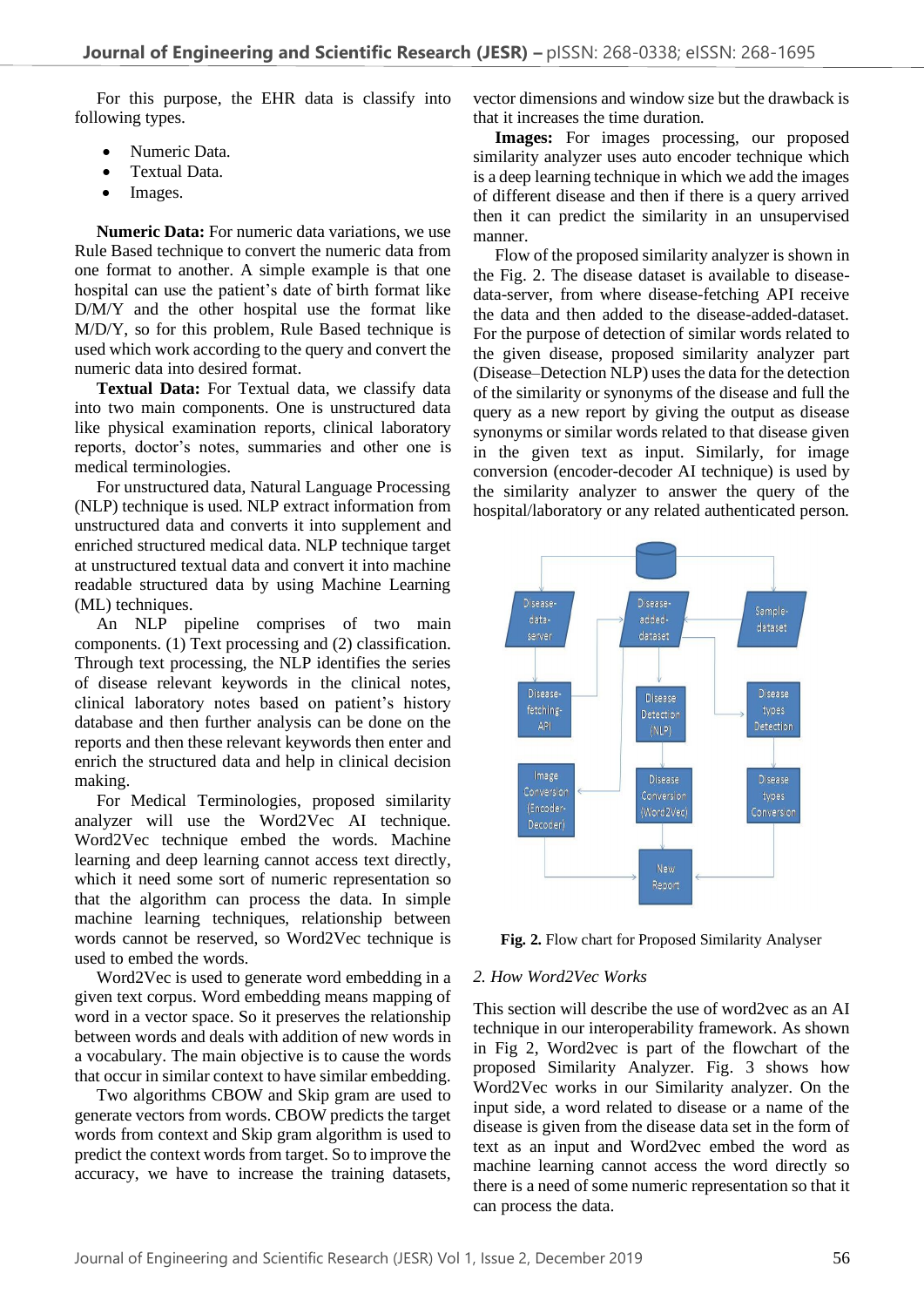

**Fig. 3.** Working of Word2Vec

The produce of a vector space in several hundred dimensions with each unique word in the text being assigned to the corresponding vector in the space so that the words that can share common context are located closely to each other in that vector space. So words having common context are located close to each other in the space and then as an output, similar words related to the disease word given as input are given as an output which is in the form of text or words.

#### *3. How Doc2Vec Works*

In this section, we will explain the working of doc2vec as an AI technique for similarity analysis in our interoperability framework. The Doc2Wec is an unsupervised learning algorithm which is used to develop representation of a document in a numerical form. As oppose to Word2Vec, the length of the document does not matter in Doc2Vec algorithm. However, the concept of Doc2Vec algorithm is heavily dependent of Word2Vec algorithm. The Doc2Vec algorithm introduces another vector in Word2Vec algorithm which is known as Paragraph ID (D) along with the word vector (W). The vector D is a unique reference to the document in the algorithm.

### **III. RESULTS AND DISCUSSIONS**

The analysis of two algorithms Word2Vec and Doc2Vec which are implemented in the proposed similarity analyzer framework. The analysis of the algorithms is made in terms of their accuracy of the semantic similarity of diseases and the processing time taken by the algorithms. Table1 provides results of Word2Vec algorithm when applied on a disease dataset. The algorithm predicts these words as semantically similar with the chosen disease "Pneumonia". The highest accuracy provided by the algorithm is 0.92 for the disease "Decreasedtranslucency".

The translucent lesion on the chest of a child observed in radiography due to fever or septic appearance causes the symptoms of the disease "Pneumonia". Fig.4 provides a visual representation of the semantic similarity of the diseases in the form of a scatter plot. The most similar disease appears closer to each other in the Fig 4.

**Table 1:** Word2Vec words similarity

| Word                        | Accuracy |  |
|-----------------------------|----------|--|
| decreased-translucency      | 0.92     |  |
| cough                       | 0.83     |  |
| infection                   | 0.81     |  |
| upper-respiratory-infection | 0.75     |  |
| bronchitis                  | 0.74     |  |
| lung-nodule                 | 0.73     |  |



**Fig. 4.** Word2Vec scatter plot of diseases

Furthermore, when the same disease dataset is used with the Doc2Vec algorithm to find semantic similarity, the following Table2 illustrates the obtained disease accuracies. Doc2Vec also predicts the semantic similarity of disease "Pneumonia" with the "Translucency" disease. The semantic similarity of the disease from Table2 is visualized in Fig 5.

**Table 2:** Doc2Vec words similarity

| Word         | Accuracy |  |  |
|--------------|----------|--|--|
| translucency | 0.84     |  |  |
| clonus       | 0.81     |  |  |
| sputum       | 0.80     |  |  |
| cachexia     | 0.74     |  |  |
| infection    | 0.66     |  |  |
| respiratory  | በ 57     |  |  |



**Fig. 5.** Doc2vec scatter plot of diseases